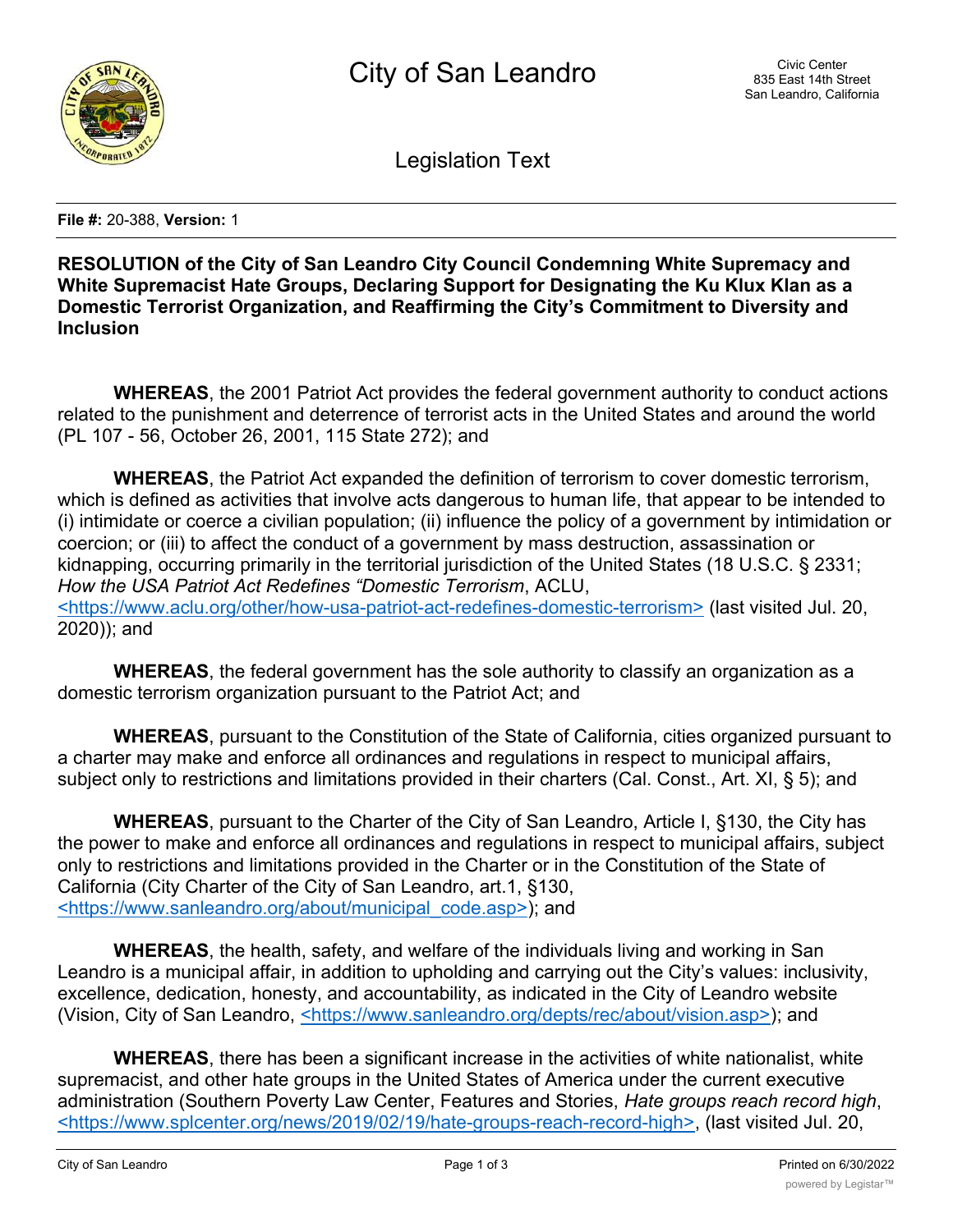2020)); and

**WHEREAS**, white nationalism is defined by the Merriam-Webster dictionary as "one of a group of militant whites who espouse white supremacy and advocate enforced racial segregation." One of the most known and notorious white nationalist groups is the Ku Klux Klan ("KKK") (White Nationalist, Merriam-Webster, <https://www.merriam-webster.com/dictionary/white%20nationalism> (last visited Jul. 20, 2020)); and

**WHEREAS**, the Ku Klux Klan is an organization founded in 1865, when its members waged an underground campaign of intimidation and violence directed at White and Black Republican political leaders (Ku Klux Klan, Reconstruction, topics, HISTORY, <https://www.history.com/topics/reconstruction/ku-klux-klan> (last visited Jul. 20, 2020)); and

**WHEREAS**, the United States Federal Bureau of Investigation defines white supremacy extremists as individuals who are motivated by hatred of other religions, and target the federal government and racial, ethnic or religious minorities, whose methods have included murderS, threats, and bombings; (*Domestic Extremist Ideologies*, Federal Bureau of Investigation, <https://cve.fbi.gov/whatare/?state=domestic> (last visited Jul. 20, 2020)); and

**WHEREAS**, white supremacist ideals have caused significant bloodshed nationwide and locally throughout the 19th, 20th, and 21st centuries by extremist individuals who have taken matters into their own hands by mass shootings that target minority groups, and other violent acts; and

**WHEREAS**, on August 3, 2019, twenty-two people were murdered in a retail store located in El Paso, Texas by a white supremacist who admitted that his primary target were Mexicans, and praised the New Zealand Mosque Shooter, who killed 51 persons in March 2019 (Phil Helsel, *Suspected gunman in El Paso Walmart pleads not guilty to attack that killed 22*, NBC News, (Oct. 10, 2019 at 8:58)

<https://www.nbcnews.com/news/us-news/suspected-gunman-el-paso-walmart-shooting-pleads-notguilty-attack-n1064876> ); and

**WHEREAS**, the City of San Leandro has experienced a history of housing discrimination, recognized by Mayor Maltester during a City Council meeting on March 29, 1972. The policy statement was made by the Mayor followed a cross burning incident at a San Leandro home. Mayor Maltester stated: "The City Council of San Leandro recognizes there is a problem and it is for this reason that the City Council has approved the appointment of the Mayor's Advisory Committee on Housing" (*Chronology of the City of San Leandro Efforts to End Housing Discrimination and Promote Community Diversity*, San Leandro.org,

<https://www.sanleandro.org/civicax/filebank/blobdload.aspx?blobid=3761> (last visited Jul. 20, 2020)); and

**WHEREAS**, on March 27, 2016, the San Leandro Police Department was notified of graffiti containing racial slurs directed at Hispanics and African Americans located in the amphitheater wall of San Leandro's Marina Park (*Racist Graffiti Found in San Leandro Park*, CBS SF Bay Area, <https://sanfrancisco.cbslocal.com/2016/03/28/racist-graffiti-san-leandro-marina-park/> (last visited Jul. 20, 2020)); and

**WHEREAS**, according to The Mercury News, on May 23, 2020, a woman was arrested for